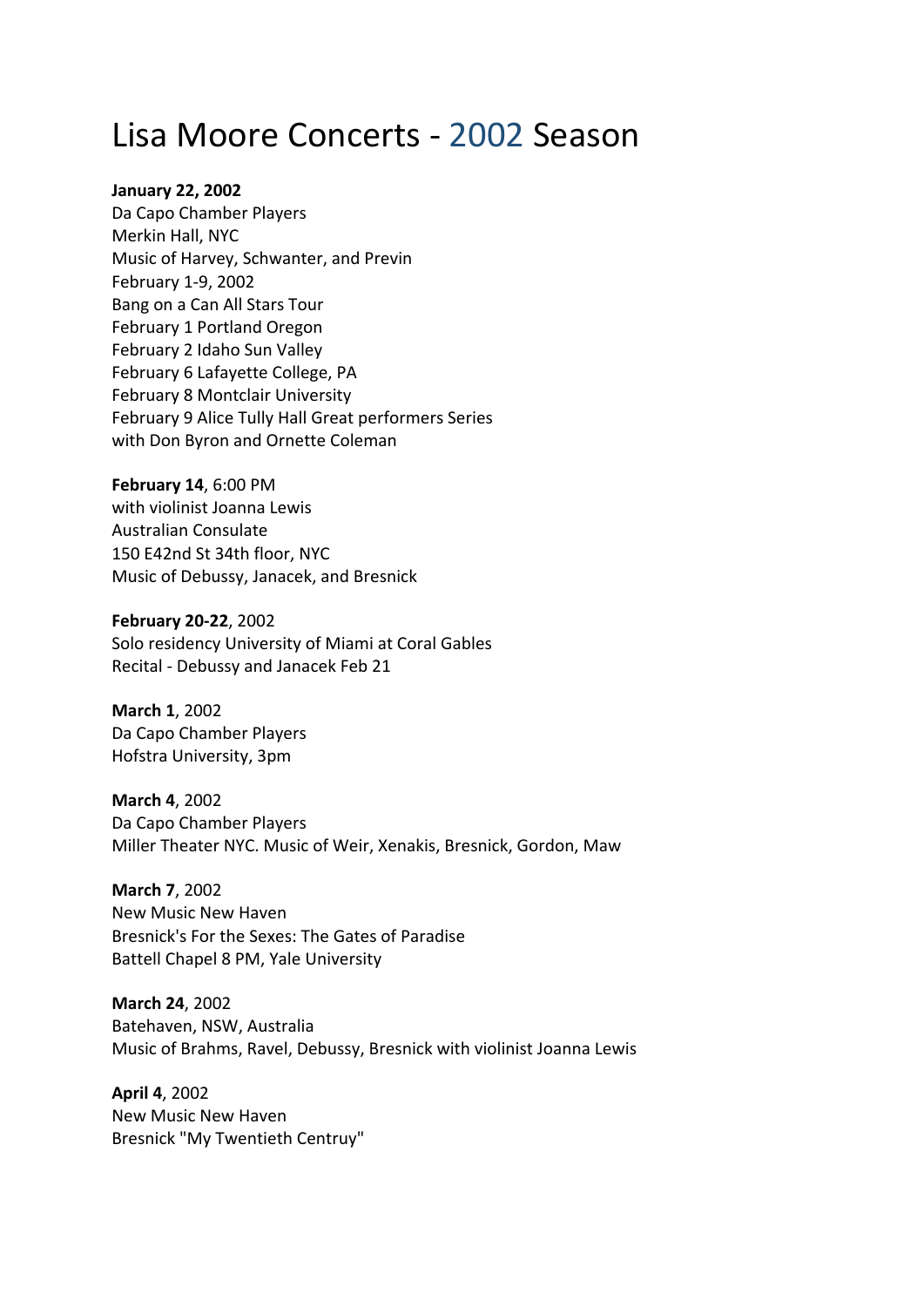with Da Capo Chamber Players Battell Chapel, 8 PM, Yale University

**April 5‐6**, 2002 Dallas Bang on a Can All Stars **April 9‐10**, 2002 Dartmouth Bang on a Can All Stars **April 11**, 2002 WNYC New Sounds Live, Merkin Hall NYC Bang on a Can All Stars

**April 17**, 2002 Da Capo Chamber Players Music of Bresnick, Tower and Gann Olin Hall, Bard College 8 PM

**May 2**, 2002 BOAC People's Commissioning Week NYC, Miller Theater **May 8**, 2002 Vienna Konzerthaus BOAC w/Cecil Taylor **May 9**, 2002 BOAC, Graz **May 12**, 2002 Barbican, London **May 20‐25**, 2002 BOAC residency at Harvard University

**June 17**, 2002 Istanbul Music Festival, Turkey **June 20**, 2002 Manchester UK **June 22**, 2002 Huntington Arts Festival, LI, NY

**July 12‐28**, 2002 BOAC summer program 'Banglewood' MassMOCA, North Adams, MA

**July 13**, 2002 BOAC Concert MassMOCA BOAC All‐Stars concert

**July 17**, 2002 BOAC Concert MassMOCA Music of Bresnick and Bartok

**July 21**, 2002 Music of Brahms, Bartok and Bresnick with Bang Players Park‐McCullough House, Bennington, VT 4 PM

**July 27**, 2002 MassMoca Marathon concert 4‐10pm Music of Andreissen, Bresnick, Padding, Wolfe

**Sept 30**, 2002 Boston College, Gasson Hall 7.30pm Bresnick 'For the Sexes: The Gates of Paradise' and UR Sonata by Kurt Schwitters, with Martin Bresnick

**October 7**, 2002 BOAC, music of Reich, Riley, Nancarrow Southbank, London